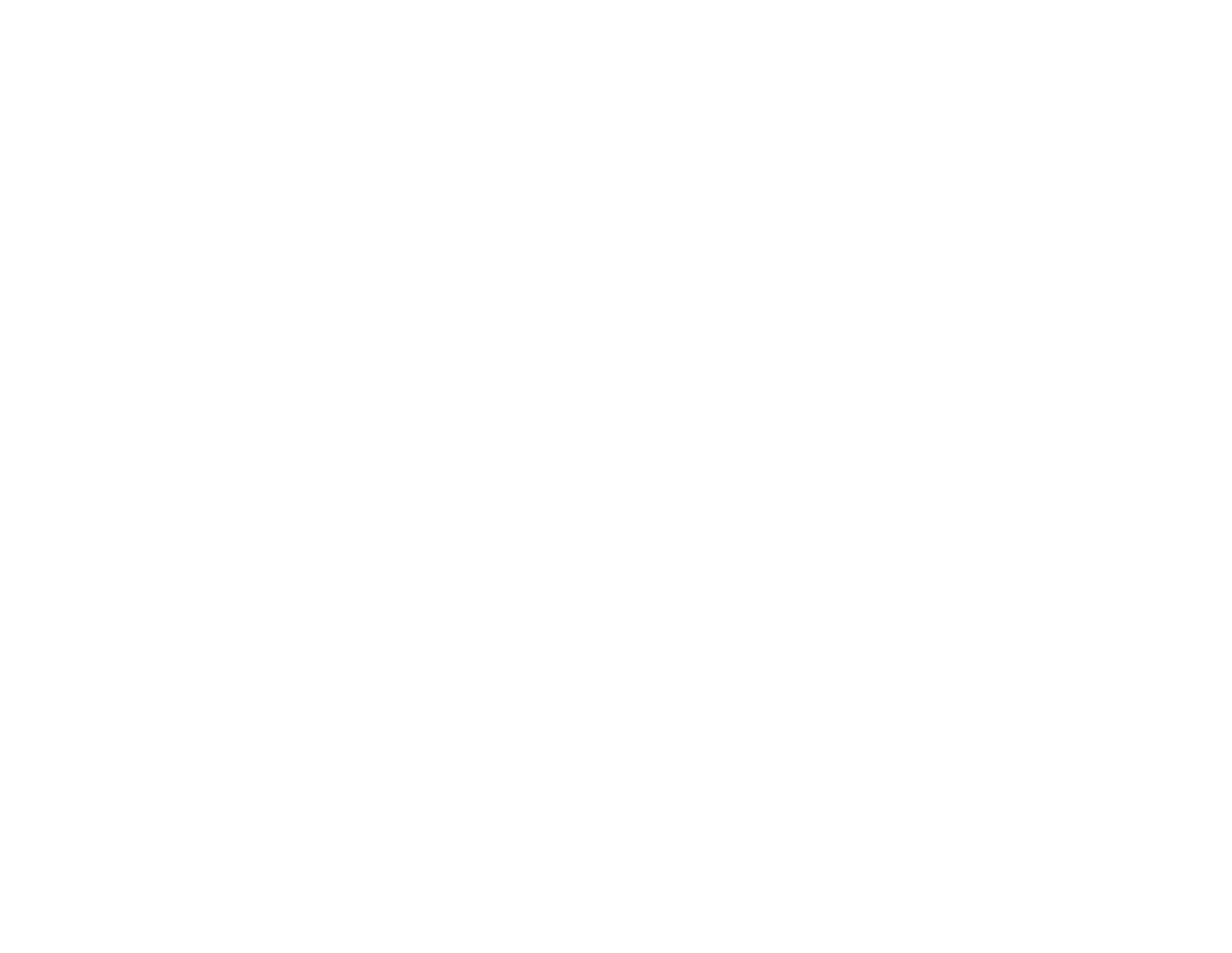| Table 282-0135 Labour force survey estimates (LFS), by census metropolitan area based on 2011 census boundaries, 3-month moving |                      |              |              |                               |                               |                                 |                                 |  |  |
|---------------------------------------------------------------------------------------------------------------------------------|----------------------|--------------|--------------|-------------------------------|-------------------------------|---------------------------------|---------------------------------|--|--|
| average, seasonally adjusted, monthly (persons unless otherwise noted)                                                          |                      |              |              |                               |                               |                                 |                                 |  |  |
|                                                                                                                                 |                      |              |              | # Change                      | % Change                      | # Change                        | % Change                        |  |  |
|                                                                                                                                 | <b>February 2018</b> | January 2019 | February2019 | January 2019-<br>February2019 | January 2019-<br>February2019 | February2018 -<br>February 2019 | February 2018 -<br>February2019 |  |  |
| Population $(x 1,000)$                                                                                                          | L,232.5              | 1,257.4      | 1,259.6      | 2.2                           | 0.2%                          | 27.1                            | 2.2%                            |  |  |
|                                                                                                                                 |                      |              |              |                               |                               |                                 |                                 |  |  |
| Labour force $(x 1,000)$                                                                                                        | 916.4                | 912.3        | 918.9        | 6.6                           | 0.7%                          | د.∠                             | 0.3%                            |  |  |
| Employment $(x 1,000)$                                                                                                          | 843.0                | 845.5        | 849.3        | 3.8I                          | 0.4%                          | 6.3                             | 0.7%                            |  |  |
| Unemployment $(x 1,000)$                                                                                                        | 73.4                 | 66.8         | 69.7         | 2.9                           | 4.3%                          | $-3.7$                          | $-5.0%$                         |  |  |
| Unemployment rate (rate)                                                                                                        | 8.0%                 | 7.3%         | 7.6%         | 0.3%                          |                               | $-0.4%$                         |                                 |  |  |
| Participation rate (rate)                                                                                                       | 74.4%                | 72.6%        | 73.0%        | 0.4%                          |                               | $-1.4%$                         |                                 |  |  |
| Employment rate (rate)                                                                                                          | 68.4%                | 67.2%        | 67.4%        | 0.2%                          |                               | $-1.0%$                         |                                 |  |  |

| Table 282-0128 Labour force survey estimates (LFS), by census metropolitan area based on 2011 census boundaries, 3-month moving<br>average, unadjusted for seasonality, monthly (persons unless otherwise noted) |                      |              |               |                                           |                                           |                                             |                                             |  |  |
|------------------------------------------------------------------------------------------------------------------------------------------------------------------------------------------------------------------|----------------------|--------------|---------------|-------------------------------------------|-------------------------------------------|---------------------------------------------|---------------------------------------------|--|--|
|                                                                                                                                                                                                                  | <b>February 2018</b> | January 2019 | February 2019 | # Change<br>January 2019-<br>February2019 | % Change<br>January 2019-<br>February2019 | # Change<br>February 2018 -<br>February2019 | % Change<br>February 2018 -<br>February2019 |  |  |
| Population $(x 1,000)$                                                                                                                                                                                           | L,232.5              | 1,257.4      | 1,259.6       |                                           | 0.2%                                      | 27.1                                        | 2.2%                                        |  |  |
| Labour force $(x 1,000)$                                                                                                                                                                                         | 910.4                | 908.4        | 915.1         | 6.7                                       | 0.7%                                      | 4.7                                         | 0.5%                                        |  |  |
| Employment $(x 1,000)$                                                                                                                                                                                           | 839.9                | 845.6        | 848.3         | 2.7                                       | 0.3%                                      | 8.4                                         | 1.0%                                        |  |  |
| Full-time employment $(x 1,000)$                                                                                                                                                                                 | 685.4                | 682.1        | 680.5         | -1.6                                      | $-0.2%$                                   | $-4.9$                                      | $-0.7%$                                     |  |  |
| Part-time employment (x 1,000)                                                                                                                                                                                   | 154.5                | 163.5        | 167.8         | 4.3                                       | 2.6%                                      | 13.3                                        | 8.6%                                        |  |  |
| Unemployment $(x 1,000)$                                                                                                                                                                                         | 70.5                 | 62.8         | 66.8          | 4.0                                       | 6.4%                                      | $-3.7$                                      | $-5.2%$                                     |  |  |
| Not in labour force $(x 1,000)$                                                                                                                                                                                  | 322.1                | 349.0        | 344.5         | $-4.5$                                    | $-1.3%$                                   | 22.4                                        | 7.0%                                        |  |  |
| Unemployment rate (rate)                                                                                                                                                                                         | 7.7%                 | 6.9%         | 7.3%          | $0.4\%$                                   |                                           | $-0.4%$                                     |                                             |  |  |
| Participation rate (rate)                                                                                                                                                                                        | 73.9%                | 72.2%        | 72.7%         | $0.5\%$                                   |                                           | $-1.2%$                                     |                                             |  |  |
| Employment rate (rate)                                                                                                                                                                                           | 68.1%                | 67.2%        | 67.3%         | $0.1\%$                                   |                                           | $-0.8%$                                     |                                             |  |  |

### **CALGARY CMA**

### **CALGARY CMA**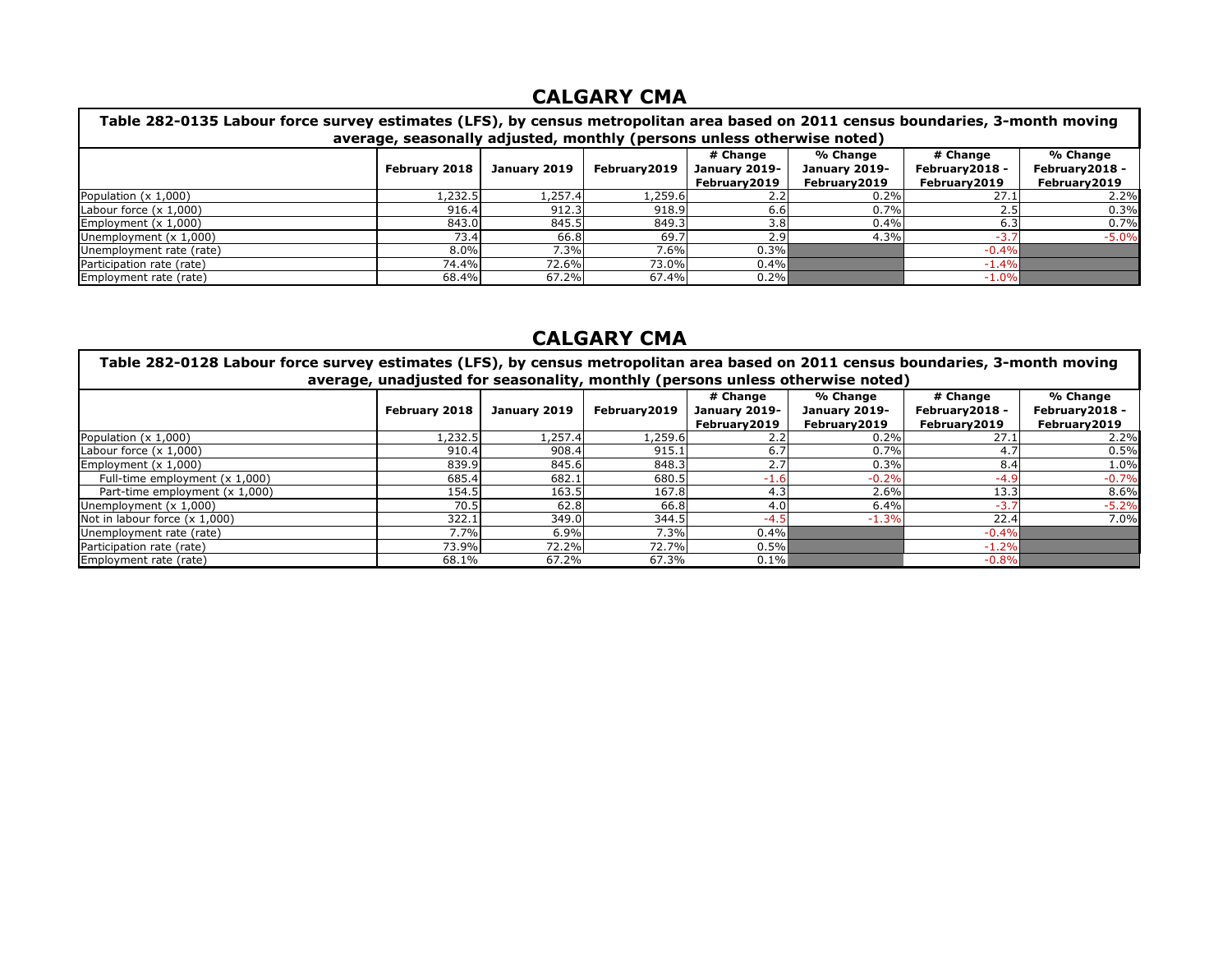| Table 282-0130 Labour force survey estimates (LFS), employment by census metropolitan area based on 2011 census boundaries and North American Industry<br>Classification System (NAICS), 3-month moving average, unadjusted for seasonality, monthly (persons x 1,000) |               |              |               |                                            |                                            |                                             |                                             |  |  |
|------------------------------------------------------------------------------------------------------------------------------------------------------------------------------------------------------------------------------------------------------------------------|---------------|--------------|---------------|--------------------------------------------|--------------------------------------------|---------------------------------------------|---------------------------------------------|--|--|
|                                                                                                                                                                                                                                                                        | February 2018 | January 2019 | February 2019 | # Change<br>January 2019-<br>February 2019 | % Change<br>January 2019-<br>February 2019 | # Change<br>February2018 -<br>February 2019 | % Change<br>February 2018 -<br>February2019 |  |  |
| Total Employed - All Industries                                                                                                                                                                                                                                        | 839.9         | 845.6        | 848.3         | 2.7                                        | 0.3%                                       | 8.4                                         | 1.0%                                        |  |  |
| Goods-Producing Sector                                                                                                                                                                                                                                                 | 187.0         | 185.2        | 188.5         | 3.3                                        | 1.8%                                       |                                             | 0.8%                                        |  |  |
| Agriculture                                                                                                                                                                                                                                                            | 3.0           | 3.0          | 2.9           | $-0.1$                                     | $-3.3%$                                    | $-0.1$                                      | $-3.3%$                                     |  |  |
| Forestry, Fishing, Mining, Quarrying, Oil and Gas                                                                                                                                                                                                                      | 49.8          | 52.1         | 56.5          | 4.4                                        | 8.4%                                       | 6.7                                         | 13.5%                                       |  |  |
| <b>Utilities</b>                                                                                                                                                                                                                                                       | 11.4          | 9.7          | 9.6           | $-0.1$                                     | $-1.0%$                                    | $-1.8$                                      | $-15.8%$                                    |  |  |
| Construction                                                                                                                                                                                                                                                           | 78.4          | 73.6         | 70.1          | $-3.5$                                     | $-4.8%$                                    | $-8.3$                                      | $-10.6%$                                    |  |  |
| Manufacturing                                                                                                                                                                                                                                                          | 44.4          | 46.7         | 49.4          | 2.7                                        | 5.8%                                       | 5.0                                         | 11.3%                                       |  |  |
| Services-Producing Sector                                                                                                                                                                                                                                              | 652.9         | 660.4        | 659.8         | $-0.6$                                     | $-0.1%$                                    | 6.9                                         | 1.1%                                        |  |  |
| Wholesale & Retail Trade                                                                                                                                                                                                                                               | 121.7         | 120.2        | 120.8         | 0.6                                        | 0.5%                                       | $-0.9$                                      | $-0.7%$                                     |  |  |
| Transportation and Warehousing                                                                                                                                                                                                                                         | 57.0          | 55.1         | 54.9          | $-0.2$                                     | $-0.4%$                                    | $-2.1$                                      | $-3.7%$                                     |  |  |
| Finance, Insurance, Real Estate and Leasing                                                                                                                                                                                                                            | 42.8          | 39.1         | 40.1          | 1.0                                        | 2.6%                                       | $-2.7$                                      | $-6.3%$                                     |  |  |
| Professional, Scientific and Technical Services                                                                                                                                                                                                                        | 90.1          | 92.1         | 93.7          | 1.6                                        | 1.7%                                       | 3.6                                         | 4.0%                                        |  |  |
| Business, Building and Other Support Services                                                                                                                                                                                                                          | 35.4          | 38.3         | 38.2          | $-0.1$                                     | $-0.3%$                                    | 2.8                                         | 7.9%                                        |  |  |
| <b>Educational Services</b>                                                                                                                                                                                                                                            | 54.5          | 54.1         | 52.2          | $-1.9$                                     | $-3.5%$                                    | $-2.3$                                      | $-4.2%$                                     |  |  |
| Health Care and Social Assistance                                                                                                                                                                                                                                      | 91.7          | 102.0        | 100.0         | $-2.0$                                     | $-2.0%$                                    | 8.3                                         | 9.1%                                        |  |  |
| Information, Culture and Recreation                                                                                                                                                                                                                                    | 33.7          | 39.7         | 37.8          | $-1.9$                                     | $-4.8%$                                    | 4.1                                         | 12.2%                                       |  |  |
| Accommodation and Food Services                                                                                                                                                                                                                                        | 58.7          | 54.1         | 55.0          | 0.9                                        | 1.7%                                       | $-3.7$                                      | $-6.3%$                                     |  |  |
| <b>Other Services</b>                                                                                                                                                                                                                                                  | 35.8          | 40.2         | 39.2          | $-1.0$                                     | $-2.5%$                                    | 3.4                                         | 9.5%                                        |  |  |
| Public Administration                                                                                                                                                                                                                                                  | 31.5          | 25.7         | 27.9          | 2.2                                        | 8.6%                                       | $-3.6$                                      | $-11.4%$                                    |  |  |

### **CALGARY CMA**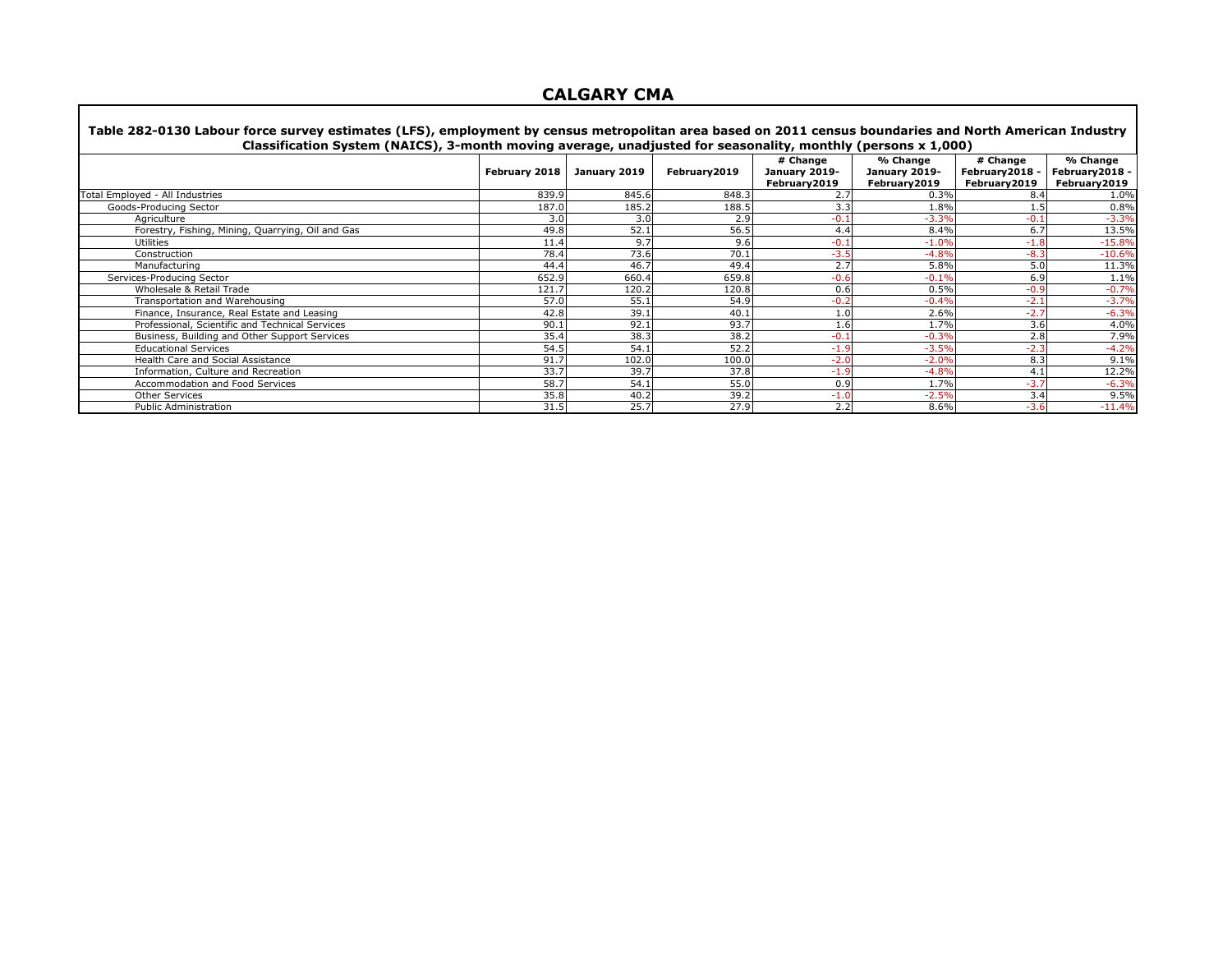| Table 282-0087 Labour force survey estimates (LFS), by sex and age group, seasonally adjusted, monthly (persons unless otheRXise |                      |              |                         |                                           |                                           |                                             |                                              |  |  |
|----------------------------------------------------------------------------------------------------------------------------------|----------------------|--------------|-------------------------|-------------------------------------------|-------------------------------------------|---------------------------------------------|----------------------------------------------|--|--|
|                                                                                                                                  | <b>February 2018</b> | January 2019 | noted)<br>February 2019 | # Change<br>January 2019-<br>February2019 | % Change<br>January 2019-<br>February2019 | # Change<br>February2018 -<br>February 2019 | % Change<br>February 2018 -<br>February 2019 |  |  |
| Population (x 1,000)                                                                                                             | 3,450.5              | 3,498.9      | 3,501.6                 | 2.7                                       | 0.1%                                      | 51.                                         | 1.5%                                         |  |  |
| Labour force $(x 1,000)$                                                                                                         | 2,480.8              | 2,495.7      | 2,512.6                 | 16.9                                      | 0.68%                                     | 31.8                                        | 1.3%                                         |  |  |
| Employment $(x 1,000)$                                                                                                           | 2,316.5              | 2,326.4      | 2,330.2                 | 3.8                                       | 0.2%                                      | 13.7                                        | 0.6%                                         |  |  |
| Employment full-time (x 1,000)                                                                                                   | 1,907.2              | 1,904.4      | 1,906.3                 | 1.91                                      | 0.1%                                      | $-0.9$                                      | 0.0%                                         |  |  |
| Employment part-time $(x 1,000)$                                                                                                 | 409.3                | 422.0        | 423.9                   | 1.9                                       | 0.5%                                      | 14.6                                        | 3.6%                                         |  |  |
| Unemployment $(x 1,000)$                                                                                                         | 164.3                | 169.3        | 182.5                   | 13.2                                      | 7.8%                                      | 18.2                                        | 11.1%                                        |  |  |
| Unemployment rate (rate)                                                                                                         | 6.6%                 | 6.8%         | 7.3%                    | $0.5\%$                                   |                                           | 0.7%                                        |                                              |  |  |
| Participation rate (rate)                                                                                                        | 71.9%                | 71.3%        | 71.8%                   | $0.5\%$                                   |                                           | $-0.1%$                                     |                                              |  |  |
| Employment rate (rate)                                                                                                           | 67.1%                | 66.5%        | 66.5%                   | $0.0\%$                                   |                                           | $-0.6%$                                     |                                              |  |  |

## **Province of Alberta**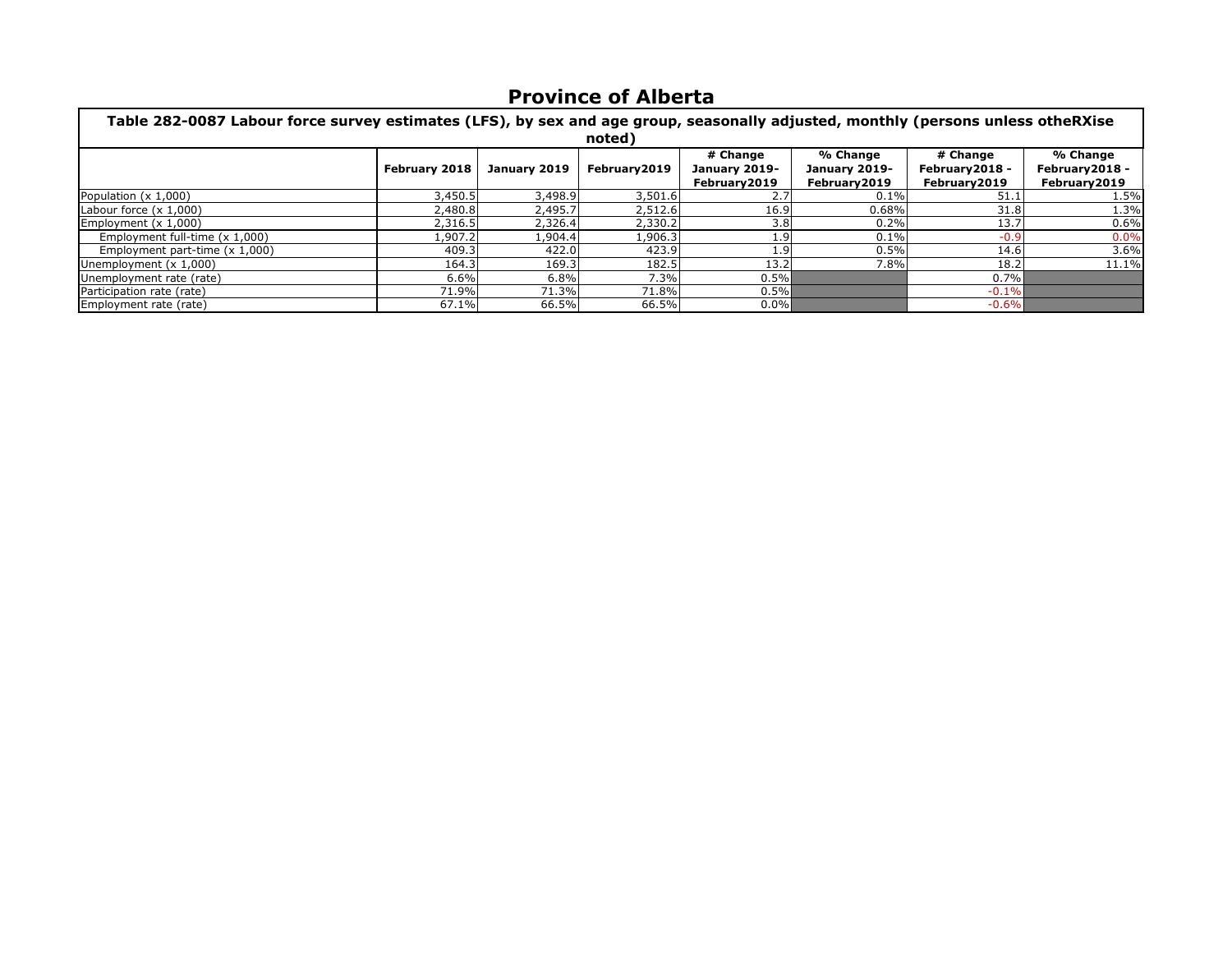| Table 282-0088 Labour force survey estimates (LFS), employment by North American Industry Classification System (NAICS), seasonally |                      |              | adjusted, monthly (persons x 1,000) |                                            |                                            |                                             |                                              |
|-------------------------------------------------------------------------------------------------------------------------------------|----------------------|--------------|-------------------------------------|--------------------------------------------|--------------------------------------------|---------------------------------------------|----------------------------------------------|
|                                                                                                                                     | <b>February 2018</b> | January 2019 | <b>February 2019</b>                | # Change<br>January 2019-<br>February 2019 | % Change<br>January 2019-<br>February 2019 | # Change<br>February2018 -<br>February 2019 | % Change<br>February 2018 -<br>February 2019 |
| Total Employed - All Industries                                                                                                     | 2,316.5              | 2,326.4      | 2,330.2                             | 3.8                                        | 0.2%                                       | 13.7                                        | 0.6%                                         |
| Goods-Producing Sector                                                                                                              | 592.1                | 591.9        | 595.9                               | 4.0                                        | 0.7%                                       | 3.8                                         | 0.6%                                         |
| Agriculture                                                                                                                         | 50.1                 | 45.7         | 46.3                                | 0.6                                        | 1.3%                                       | $-3.8$                                      | $-7.6%$                                      |
| Forestry, Fishing, Mining, Quarrying, Oil and Gas                                                                                   | 153.2                | 149.5        | 152.1                               | 2.6                                        | 1.7%                                       | $-1.1$                                      | $-0.7%$                                      |
| <b>Utilities</b>                                                                                                                    | 21.4                 | 21.9         | 23.0                                | 1.1                                        | 5.0%                                       | 1.6                                         | 7.5%                                         |
| Construction                                                                                                                        | 239.1                | 237.5        | 236.2                               | $-1.3$                                     | $-0.5%$                                    | $-2.9$                                      | $-1.2%$                                      |
| Manufacturing                                                                                                                       | 128.3                | 137.4        | 138.2                               | 0.8                                        | 0.6%                                       | 9.9                                         | 7.7%                                         |
| Services-Producing Sector                                                                                                           | 1,724.5              | L,734.5      | .,734.2                             | $-0.3$                                     | 0.0%                                       | 9.7                                         | 0.6%                                         |
| Wholesale & Retail Trade                                                                                                            | 336.3                | 332.7        | 333.7                               | 1.0                                        | 0.3%                                       | $-2.6$                                      | $-0.8%$                                      |
| Transportation and Warehousing                                                                                                      | 142.3                | 134.4        | 135.5                               | 1.1                                        | 0.8%                                       | $-6.8$                                      | $-4.8%$                                      |
| Finance, Insurance, Real Estate and Leasing                                                                                         | 109.7                | 105.0        | 102.4                               | $-2.6$                                     | $-2.5%$                                    | $-7.3$                                      | $-6.7%$                                      |
| Professional, Scientific and Technical Services                                                                                     | 176.8                | 177.4        | 177.8                               | 0.4                                        | 0.2%                                       | 1.0                                         | 0.6%                                         |
| Business, Building and Other Support Services                                                                                       | 84.4                 | 92.2         | 90.3                                | $-1.9$                                     | $-2.1%$                                    | 5.9                                         | 7.0%                                         |
| <b>Educational Services</b>                                                                                                         | 160.8                | 154.1        | 153.6                               | $-0.5$                                     | $-0.3%$                                    | $-7.2$                                      | $-4.5%$                                      |
| Health Care and Social Assistance                                                                                                   | 274.9                | 285.3        | 285.1                               | $-0.2$                                     | $-0.1%$                                    | 10.2                                        | 3.7%                                         |
| Information, Culture and Recreation                                                                                                 | 73.4                 | 77.1         | 74.8                                | $-2.3$                                     | $-3.0%$                                    | 1.4                                         | 1.9%                                         |
| Accommodation and Food Services                                                                                                     | 148.5                | 144.2        | 146.9                               | 2.7                                        | 1.9%                                       | $-1.6$                                      | $-1.1%$                                      |
| <b>Other Services</b>                                                                                                               | 111.7                | 118.9        | 116.1                               | $-2.8$                                     | $-2.4%$                                    | 4.4                                         | 3.9%                                         |
| <b>Public Administration</b>                                                                                                        | 105.7                | 113.1        | 118.0                               | 4.9                                        | 4.3%                                       | 12.3                                        | 11.6%                                        |

# **Province of Alberta**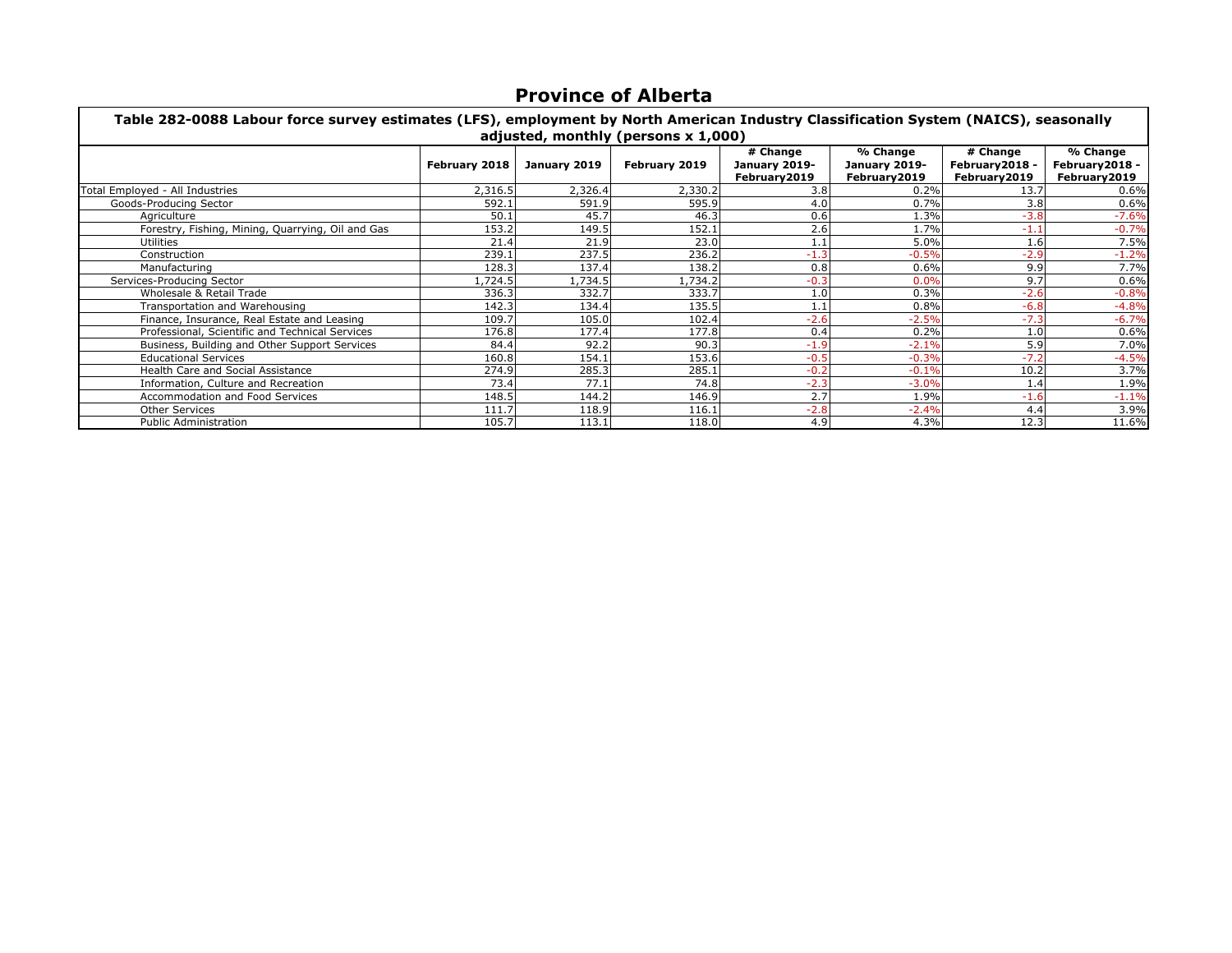| Table 282-0087 Labour force survey estimates (LFS), by sex and age group, seasonally adjusted, monthly (persons unless otherwise |               |                                  |          |                               |                 |                 |                |  |  |
|----------------------------------------------------------------------------------------------------------------------------------|---------------|----------------------------------|----------|-------------------------------|-----------------|-----------------|----------------|--|--|
| noted)                                                                                                                           |               |                                  |          |                               |                 |                 |                |  |  |
|                                                                                                                                  |               | # Change<br>% Change<br># Change |          |                               |                 |                 |                |  |  |
|                                                                                                                                  | February 2018 | January 2019                     |          | February 2019   December 2018 | December 2018 - | February 2018 - | February2018 - |  |  |
|                                                                                                                                  |               |                                  |          | - February 2019               | February2019    | February2019    | February2019   |  |  |
| Population $(x 1,000)$                                                                                                           | 30,094.5      | 30,526.6                         | 30,552.6 | 26.0                          | 0.1%            | 458.1           | 1.5%           |  |  |
| Labour force $(x 1,000)$                                                                                                         | 19,710.7      | 20,035.9                         | 20,091.0 | 55.1                          | 0.28%           | 380.3           | 1.9%           |  |  |
| Employment $(x 1,000)$                                                                                                           | 18,560.7      | 18,873.9                         | 18,929.8 | 55.9                          | 0.296%          | 369.1           | 2.0%           |  |  |
| Employment full-time (x 1,000)                                                                                                   | 15,085.7      | 15,284.3                         | 15,351.7 | 67.4                          | 0.4%            | 266.0           | 1.8%           |  |  |
| Employment part-time $(x 1,000)$                                                                                                 | 3,475.0       | 3,589.7                          | 3,578.1  | $-11.6$                       | $-0.3%$         | 103.1           | 3.0%           |  |  |
| Unemployment $(x 1,000)$                                                                                                         | 1,150.0       | 1,162.0                          | 1,161.3  | $-0.7$                        | $-0.1%$         | 11.3            | 1.0%           |  |  |
| Unemployment rate (rate)                                                                                                         | 5.8%          | 5.8%                             | 5.8%     | $0.0\%$                       |                 | $0.0\%$         |                |  |  |
| Participation rate (rate)                                                                                                        | 65.4%         | 65.6%                            | 65.8%    | $0.2\%$                       |                 | $0.4\%$         |                |  |  |
| Employment rate (rate)                                                                                                           | 61.6%         | 61.8%                            | 62.0%    | $0.2\%$                       |                 | $0.4\%$         |                |  |  |

#### **CANADA**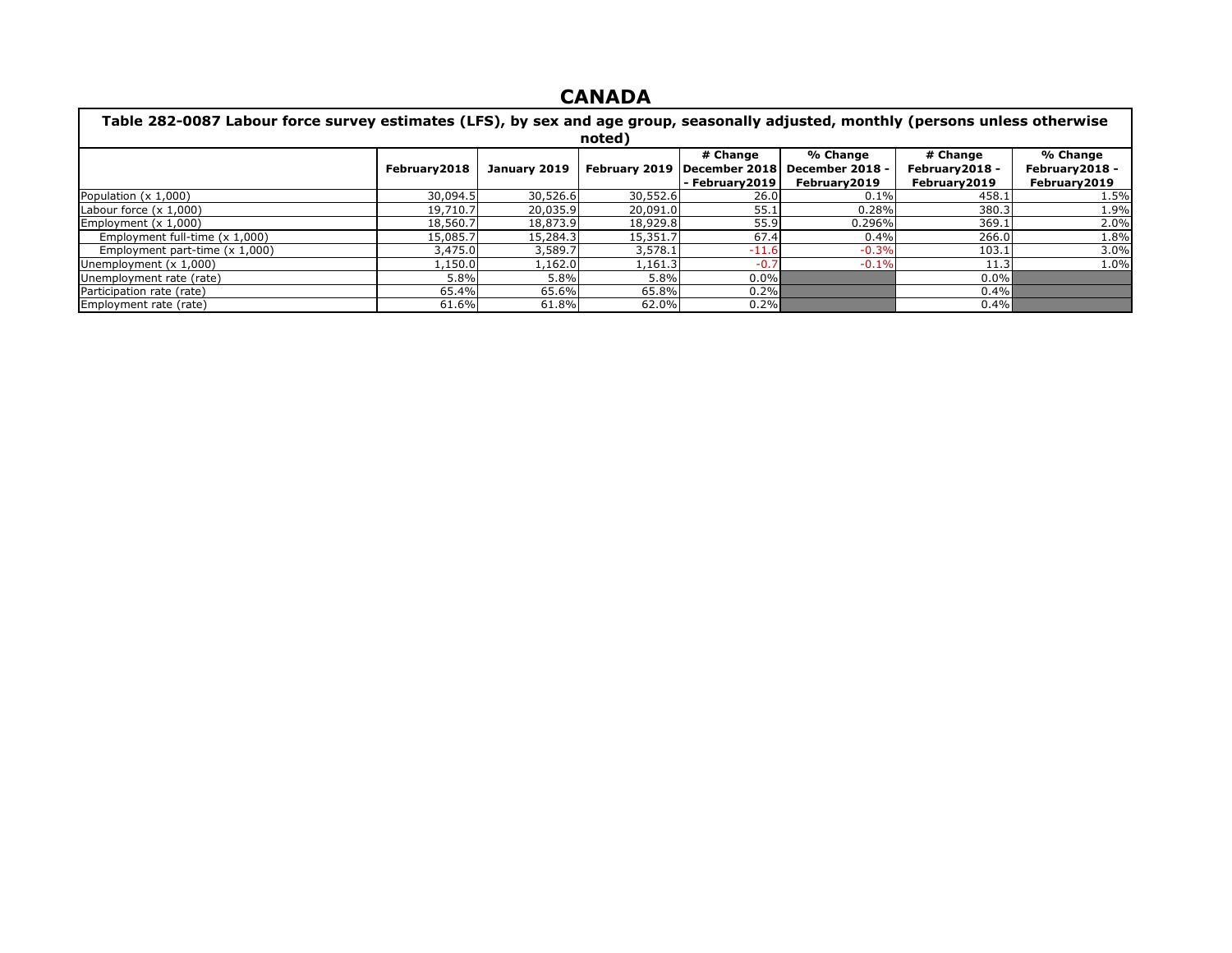### **CANADA**

| Table 282-0088 Labour force survey estimates (LFS), employment by North American Industry Classification System (NAICS), seasonally<br>adjusted, monthly (persons x 1,000) |              |              |              |                                            |                                            |                                              |                                             |  |
|----------------------------------------------------------------------------------------------------------------------------------------------------------------------------|--------------|--------------|--------------|--------------------------------------------|--------------------------------------------|----------------------------------------------|---------------------------------------------|--|
|                                                                                                                                                                            | February2018 | January 2019 | February2019 | # Change<br>January 2019-<br>February 2019 | % Change<br>January 2019-<br>February 2019 | # Change<br>February 2018 ·<br>February 2019 | % Change<br>February2018 -<br>February 2019 |  |
| Total Employed - All Industries                                                                                                                                            | 18,560.7     | 18,873.9     | 18,929.7     | 55.8                                       | 0.3%                                       | 369.0                                        | 2.0%                                        |  |
| Goods-Producing Sector                                                                                                                                                     | 3,925.3      | 3,937.2      | 3,946.7      | 9.5                                        | 0.2%                                       | 21.4                                         | 0.5%                                        |  |
| Agriculture                                                                                                                                                                | 272.9        | 274.9        | 280.9        | 6.0                                        | 2.2%                                       | 8.0                                          | 2.9%                                        |  |
| Forestry, Fishing, Mining, Quarrying, Oil and Gas                                                                                                                          | 338.6        | 339.5        | 347.5        | 8.0                                        | 2.4%                                       | 8.9                                          | 2.6%                                        |  |
| <b>Utilities</b>                                                                                                                                                           | 135.6        | 143.9        | 142.1        | $-1.8$                                     | $-1.3%$                                    | 6.5                                          | 4.8%                                        |  |
| Construction                                                                                                                                                               | L,430.3      | 1,444.9      | .438.3       | $-6.6$                                     | $-0.5%$                                    | 8.0                                          | 0.6%                                        |  |
| Manufacturing                                                                                                                                                              | 1,747.9      | 1,734.0      | .738.0       | 4.0                                        | 0.2%                                       | $-9.9$                                       | $-0.6%$                                     |  |
| Services-Producing Sector                                                                                                                                                  | 14,635.4     | 14,936.8     | 14,983.0     | 46.2                                       | 0.3%                                       | 347.6                                        | 2.4%                                        |  |
| Trade                                                                                                                                                                      | 2,812.6      | 2,808.4      | 2,820.5      | 12.1                                       | 0.4%                                       | 7.9                                          | 0.3%                                        |  |
| Transportation and Warehousing                                                                                                                                             | 976.5        | .041.4       | 1,030.2      | $-11.2$                                    | $-1.1%$                                    | 53.7                                         | 5.5%                                        |  |
| Finance, Insurance, Real Estate and Leasing                                                                                                                                | 1,165.6      | .,167.6      | 1,174.7      | 7.1                                        | 0.6%                                       | 9.1                                          | 0.8%                                        |  |
| Professional, Scientific and Technical Services                                                                                                                            | 1,438.7      | 1,517.7      | ,536.0       | 18.3                                       | 1.2%                                       | 97.3                                         | 6.8%                                        |  |
| Business, Building and Other Support Services                                                                                                                              | 764.7        | 809.1        | 818.2        | 9.1                                        | 1.1%                                       | 53.5                                         | 7.0%                                        |  |
| <b>Educational Services</b>                                                                                                                                                | 1,301.8      | L, 347.8     | 1,352.4      | 4.6                                        | 0.3%                                       | 50.6                                         | 3.9%                                        |  |
| Health Care and Social Assistance                                                                                                                                          | 2,390.2      | 2,462.3      | 2,460.0      | $-2.3$                                     | $-0.1%$                                    | 69.8                                         | 2.9%                                        |  |
| Information, Culture and Recreation                                                                                                                                        | 791.6        | 760.6        | 766.3        | 5.7                                        | 0.7%                                       | $-25.3$                                      | $-3.2%$                                     |  |
| Accommodation and Food Services                                                                                                                                            | 1,225.0      | ,232.1       | ,217.9       | $-14.2$                                    | $-1.2%$                                    | $-7.1$                                       | $-0.6%$                                     |  |
| <b>Other Services</b>                                                                                                                                                      | 809.6        | 810.3        | 813.2        | 2.9                                        | 0.4%                                       | 3.6                                          | 0.4%                                        |  |
| <b>Public Administration</b>                                                                                                                                               | 959.2        | 979.4        | 993.6        | 14.2                                       | 1.4%                                       | 34.4                                         | 3.6%                                        |  |

# **Table 282-0088 Labour force survey estimates (LFS), employment by North American Industry Classification System (NAICS), seasonally**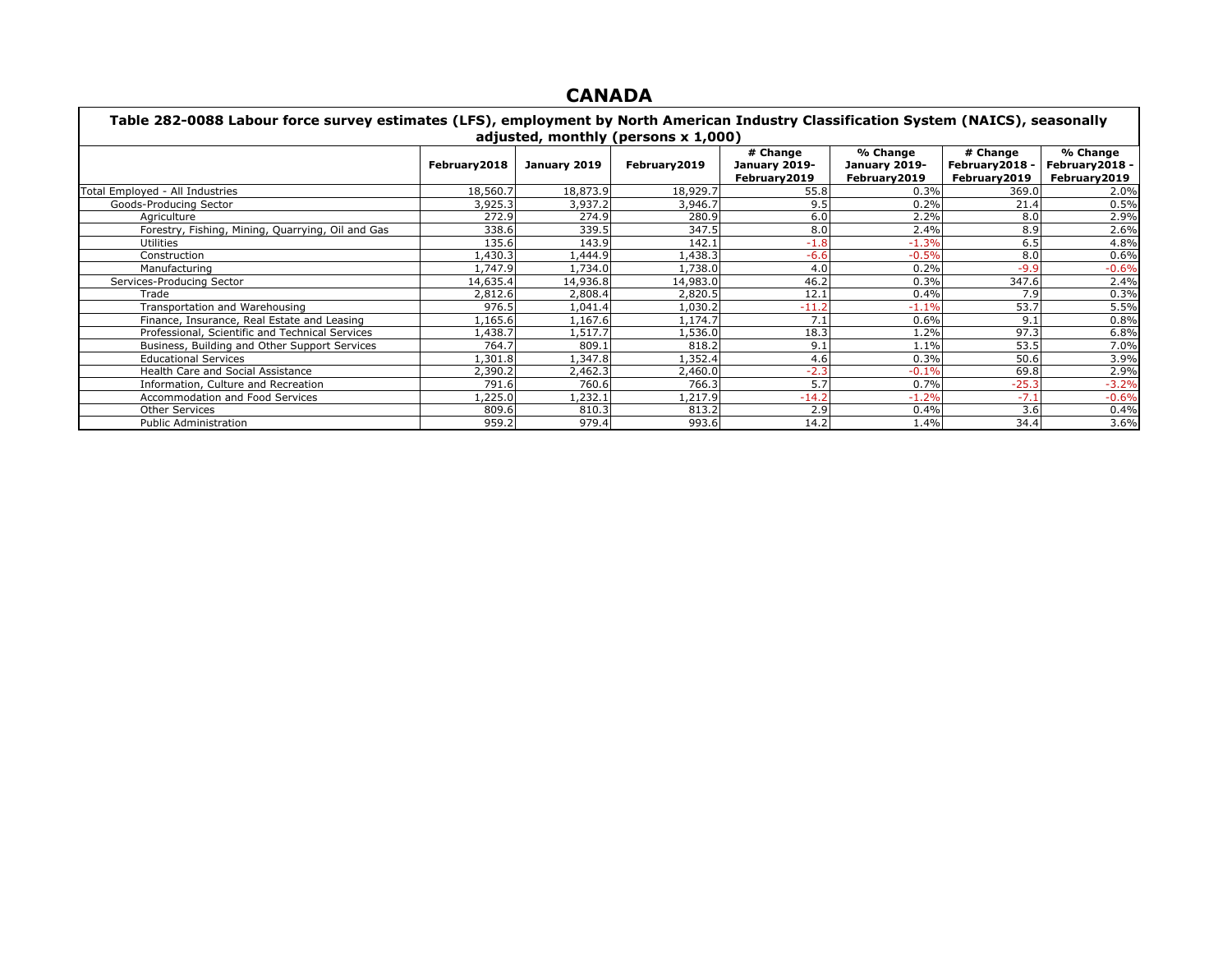| <b>Unemployment Rates for Key Markets</b> |              |              |               |  |  |  |  |  |  |
|-------------------------------------------|--------------|--------------|---------------|--|--|--|--|--|--|
|                                           | February2018 | January 2019 | February 2019 |  |  |  |  |  |  |
| <b>Calgary</b>                            | 8.0%         | 7.3%         | 7.6%          |  |  |  |  |  |  |
| Alberta                                   | 6.6%         | 6.8%         | 7.3%          |  |  |  |  |  |  |
| <b>Canada</b>                             | 5.8%         | 5.8%         | 5.8%          |  |  |  |  |  |  |
| <b>Montreal</b>                           | 6.0%         | 6.1%         | 5.9%          |  |  |  |  |  |  |
| <b>Ottawa</b>                             | 4.9%         | 5.2%         | 5.1%          |  |  |  |  |  |  |
| <b>Toronto</b>                            | 5.9%         | 5.2%         | 5.1%          |  |  |  |  |  |  |
| Edmonton                                  | 6.8%         | 6.4%         | 7.0%          |  |  |  |  |  |  |
| Vancouver                                 | 3.9%         | 4.8%         | 4.9%          |  |  |  |  |  |  |
| Winnipeg                                  | 6.2%         | 5.7%         | 5.6%          |  |  |  |  |  |  |
| Regina                                    | 5.1%         | 4.8%         | 4.8%          |  |  |  |  |  |  |
| Saskatoon                                 | 6.9%         | 5.8%         | 6.1%          |  |  |  |  |  |  |
| Wood Buffalo                              |              |              |               |  |  |  |  |  |  |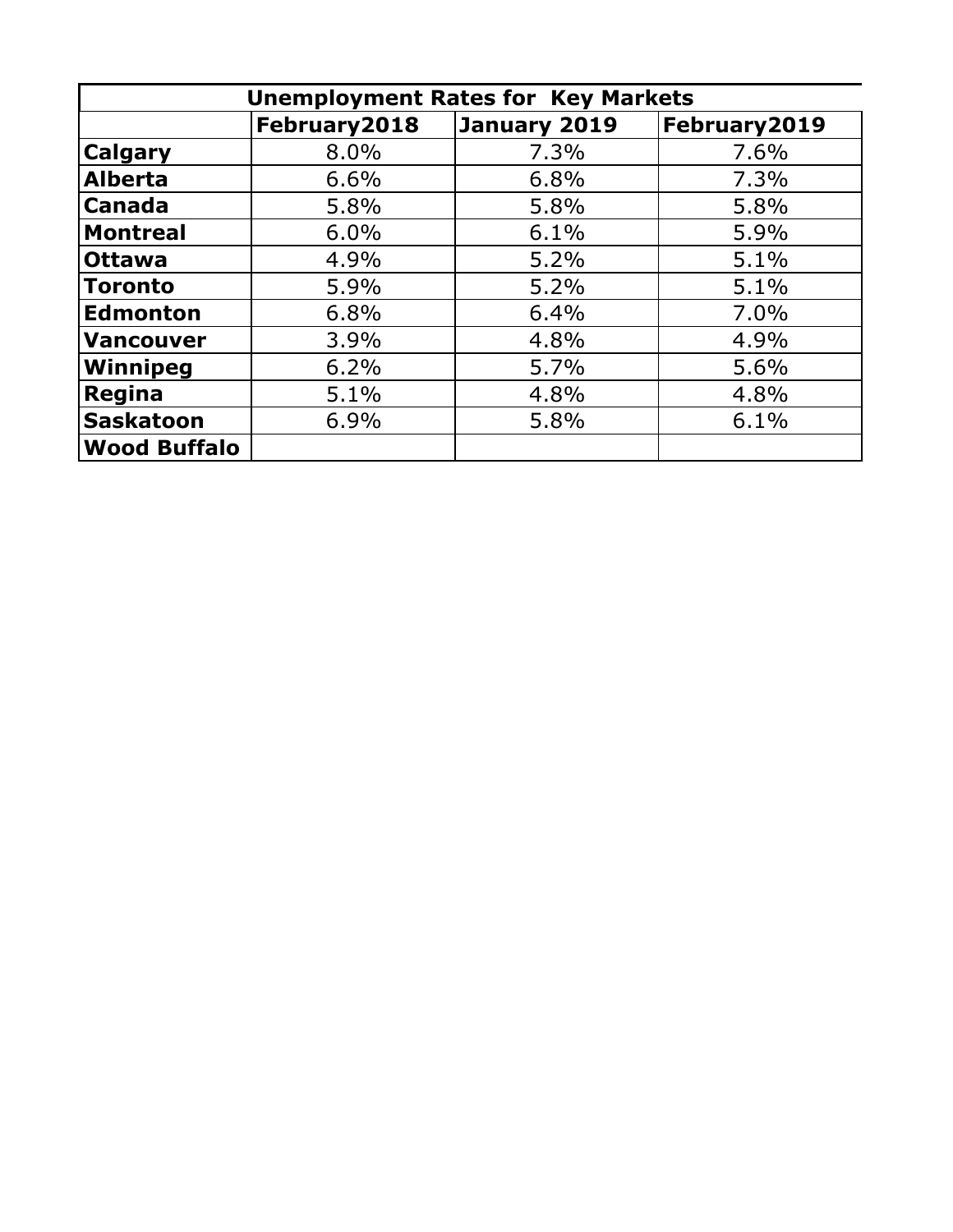## **Facts & Figures**

| Highest Unemployment Rate during 2008-2010 downturn:                                                                                                                                                       | 7.5% in January 2010          |
|------------------------------------------------------------------------------------------------------------------------------------------------------------------------------------------------------------|-------------------------------|
| Highest Unemployment Rate during 1992-1996 downturn:<br>Number of additional jobs we would need to lose to reach this level:<br>(or amount labour force would need to grow by with no additional new jobs) | 10.8% in July 1993<br>29,541  |
| Highest Unemployment Rate during 1982-1985 downturn:<br>Number of additional jobs we would need to lose to reach this level:<br>(or amount labour force would need to grow by with no additional new jobs) | 13.2% in March 1983<br>51,595 |
| The last time Calgary had negative employment growth:<br>Between November 2009 and May 2010 Calgary lost 12,900 jobs.                                                                                      |                               |
| Between November 2008 and July 2009 Calgary lost 27,000 jobs.<br>From peak employment in November 2008 to the lowest level reached in May 2010 -<br>33,400 jobs were lost in Calgary.                      |                               |
| Calgary lost a small number of jobs July-August 2012 (2,400), again in March 2013<br>(3,200), and again (3,300) in February to April 2014.                                                                 |                               |
| Calgary<br>Number of jobs gained/lost in 2014:                                                                                                                                                             | 17,600                        |
| Number of jobs gained/lost in 2015:                                                                                                                                                                        | (8, 100)                      |
| Number of jobs gained/lost December 2014 to June 2016:                                                                                                                                                     | (13, 300)                     |
| Number of jobs gained/lost in 2016:                                                                                                                                                                        | 14,400                        |
| Number of jobs gained/lost in 2017:                                                                                                                                                                        | 15,500                        |
| Number of jobs gained/lost in 2018:                                                                                                                                                                        | 10,100                        |
| Number of jobs gained/lost in 2019:                                                                                                                                                                        | 3,800                         |
| <b>Alberta</b>                                                                                                                                                                                             |                               |
| Number of jobs gained/lost in 2014:                                                                                                                                                                        | 59,900                        |
| Number of jobs gained/lost in 2015:                                                                                                                                                                        | (20, 500)                     |
| Number of jobs gained/lost December 2014 to June 2016:                                                                                                                                                     | (46, 100)                     |
| Number of jobs gained/lost in 2016:                                                                                                                                                                        | (15,700)                      |
| Number of jobs gained/lost in 2017:                                                                                                                                                                        | 54,900                        |
| Number of jobs gained/lost in 2018:                                                                                                                                                                        | 21,300                        |
| Number of jobs gained/lost in 2019:                                                                                                                                                                        | 3,800                         |
| Source: Table 282-0135 (Calgary, Table 282-0087 (Alberta), Statistics Canada                                                                                                                               |                               |

Note: Labour Force Survey, Employment, Seasonally Adjusted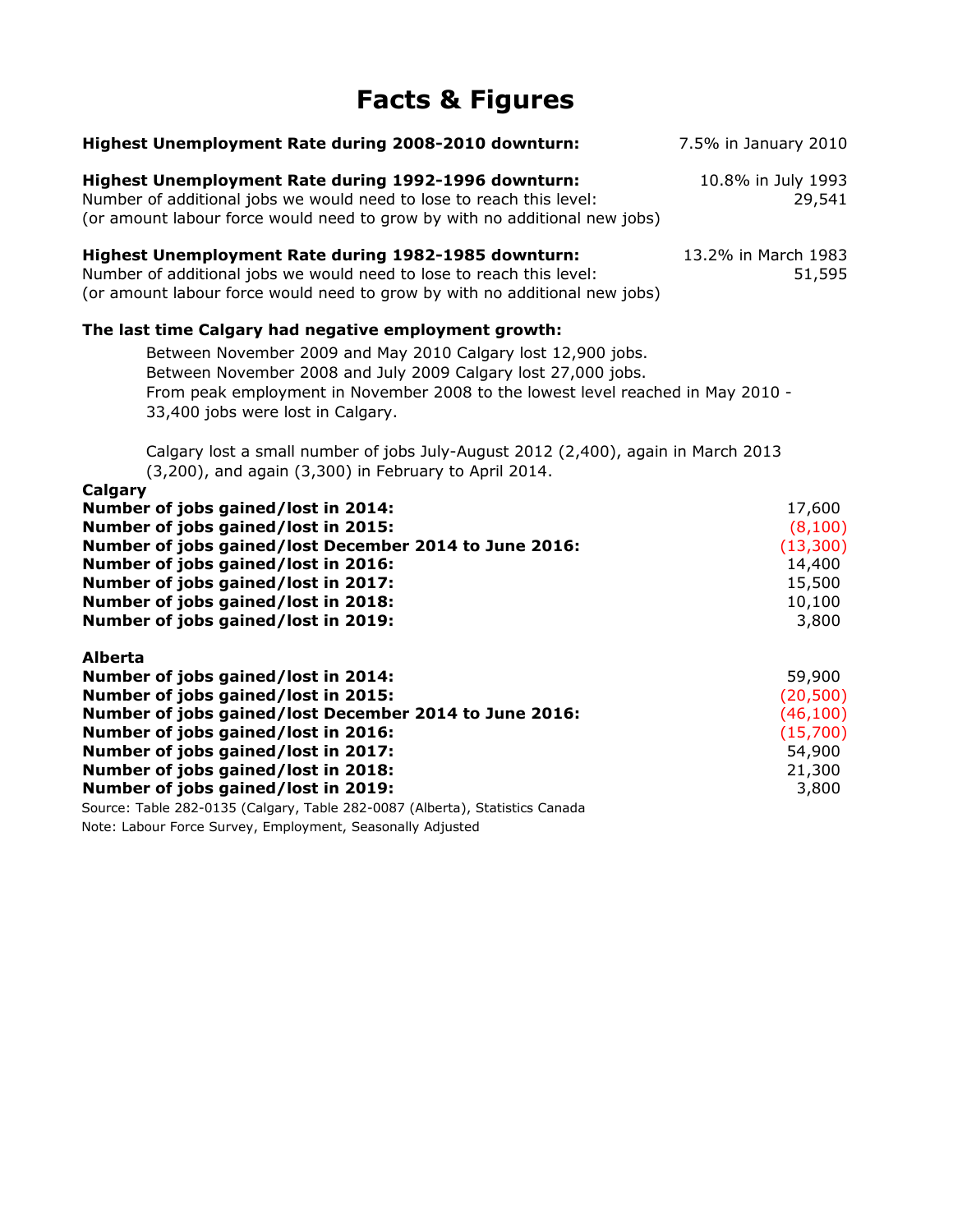#### **Unemployment Rate Across Canada**

9%



*Source: Statistics Canada*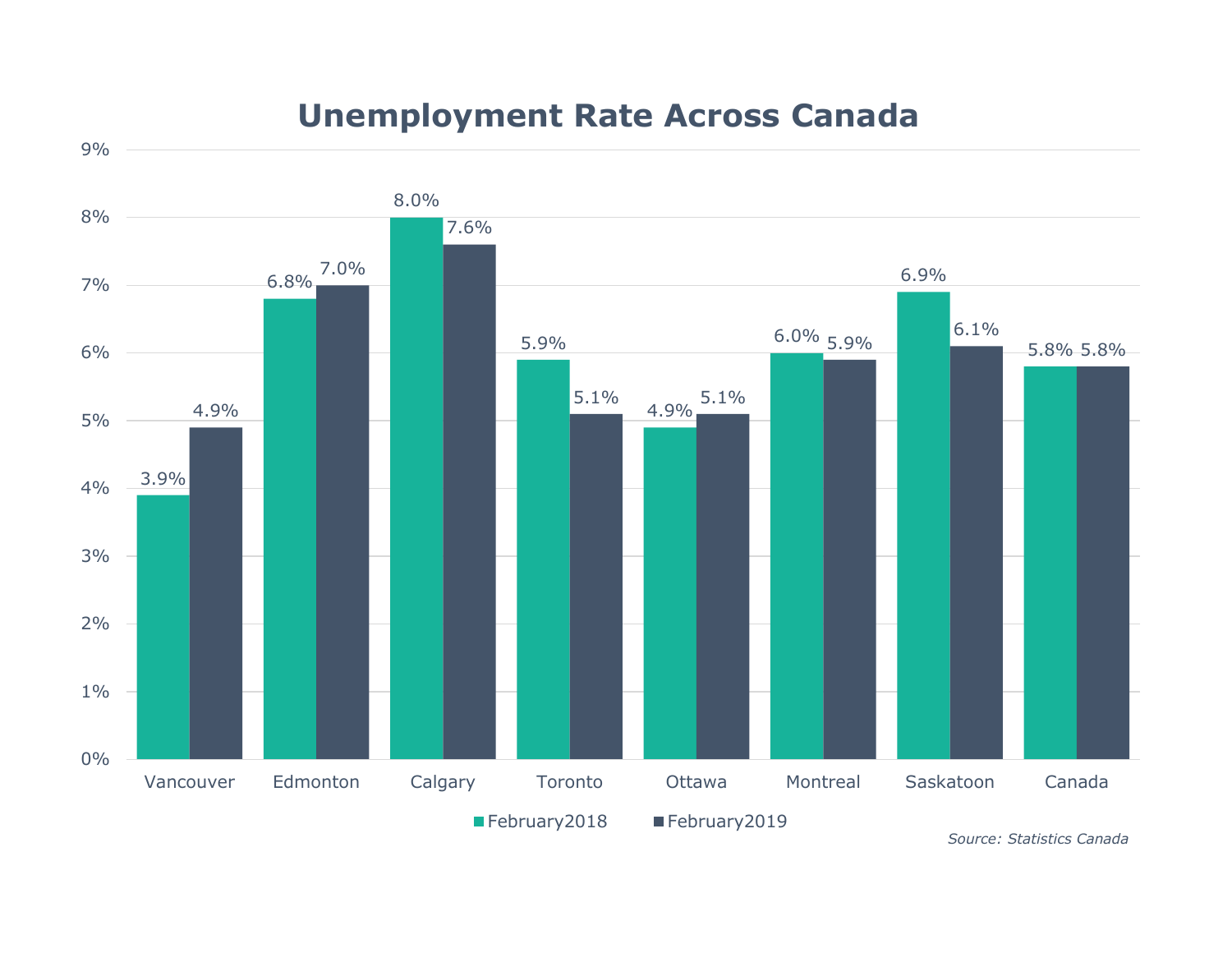#### **Labour Force Participation Rate Across Canada**

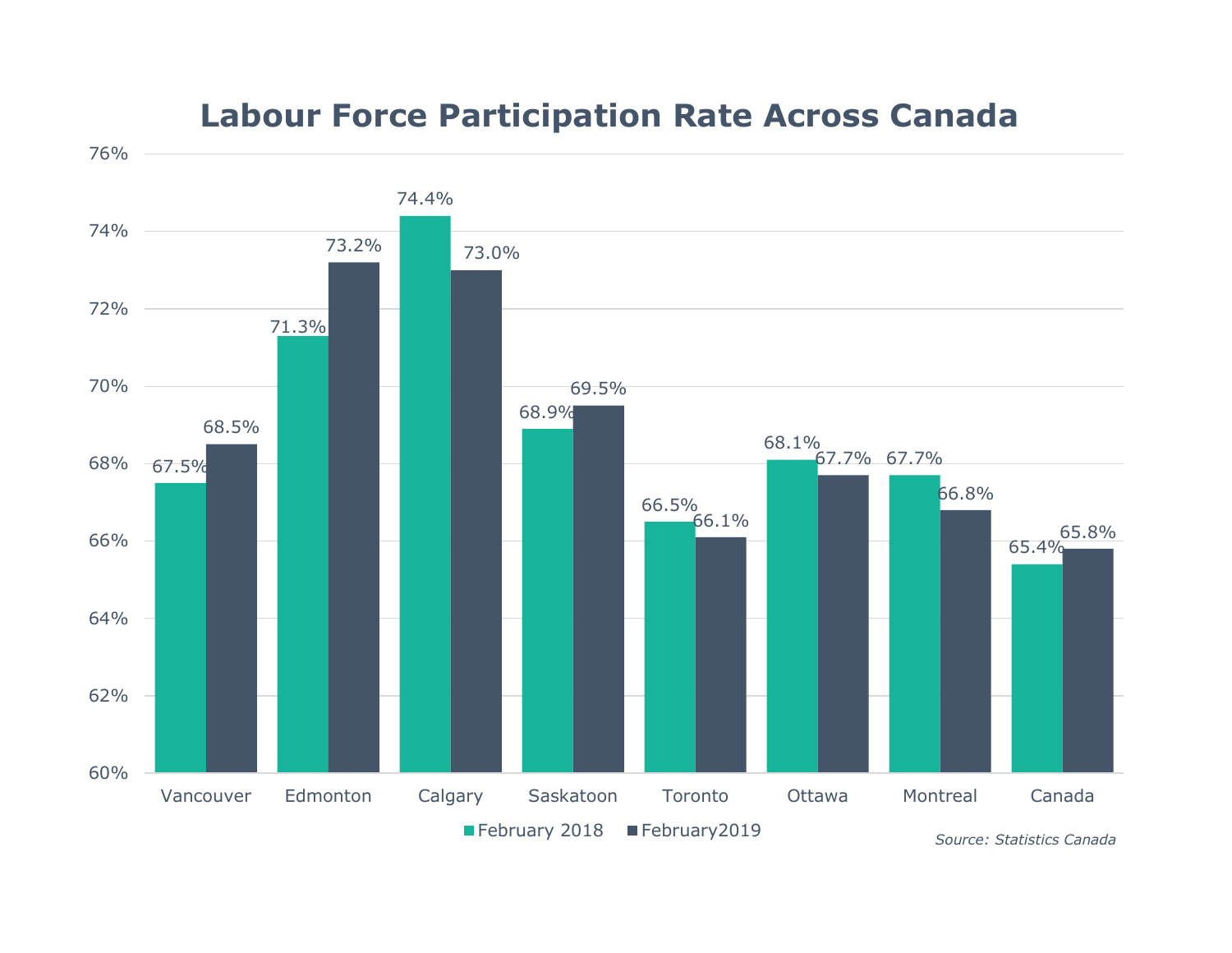

#### **Calgary CMA Employment by Industry (849,300)**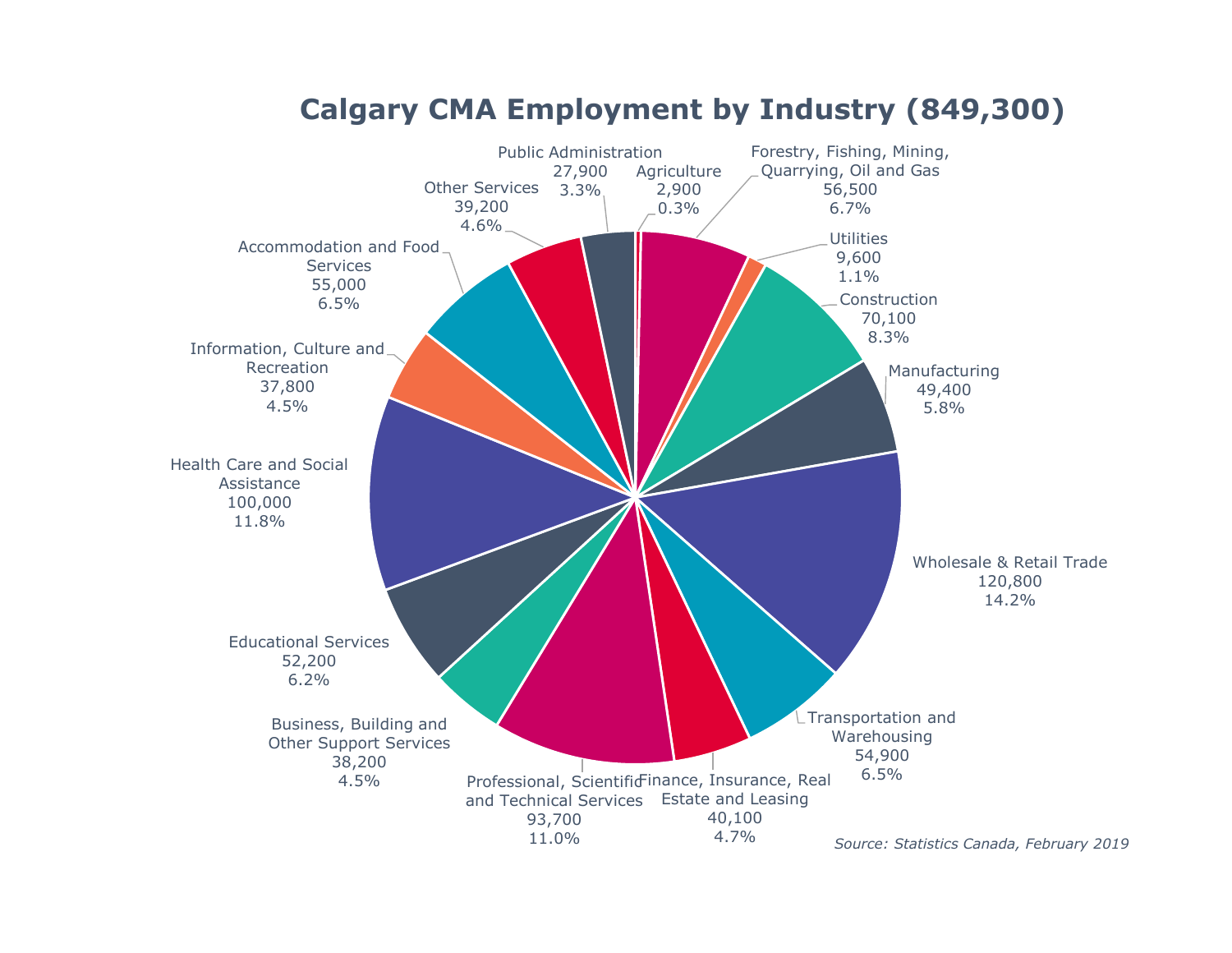

#### **Calgary CMA 12-Month Net Jobs Gained or Lost by Industry**  (February 2019)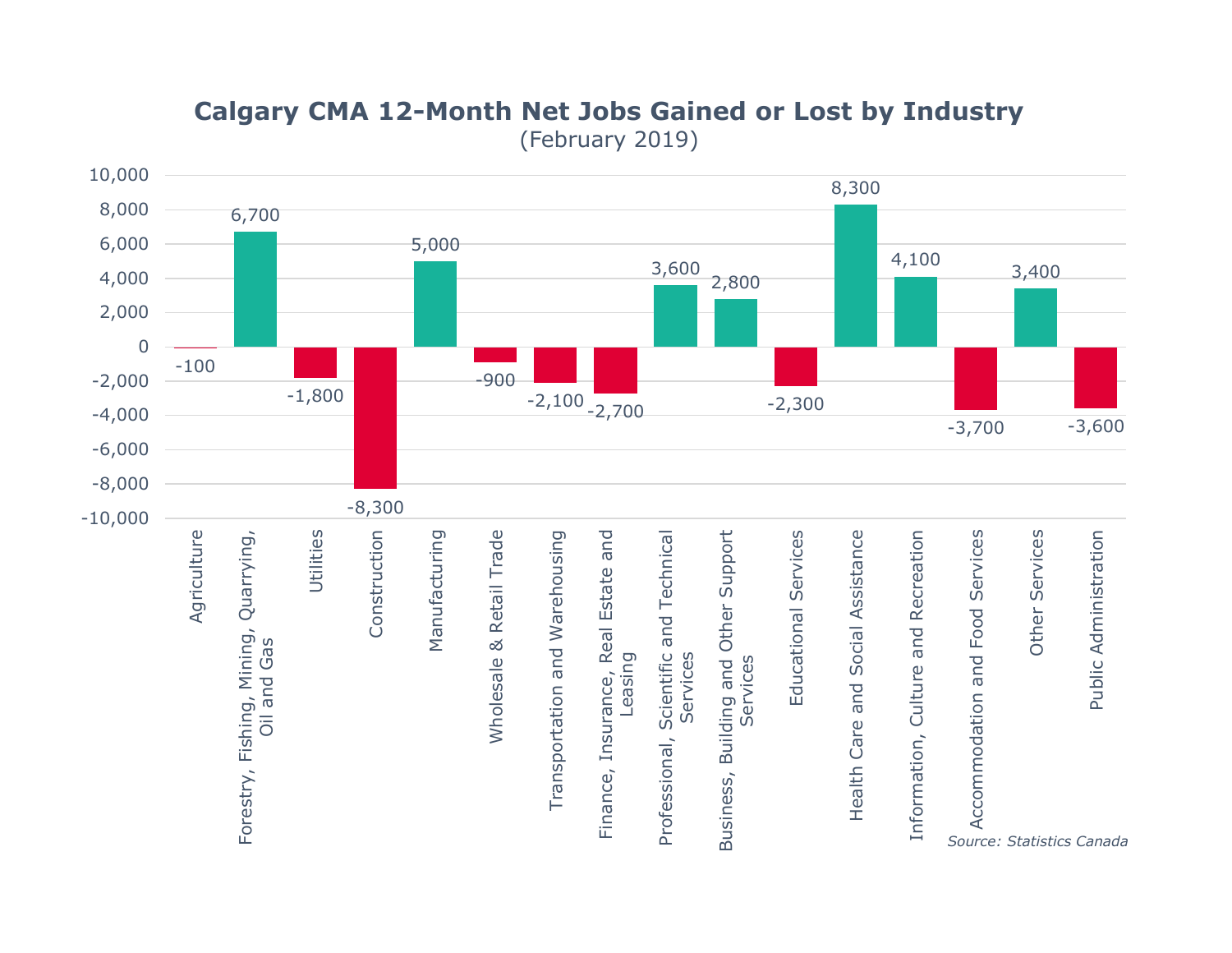

#### **Calgary CMA Monthly Net Jobs Gained or Lost by Industry**

(January 2019 - February 2019)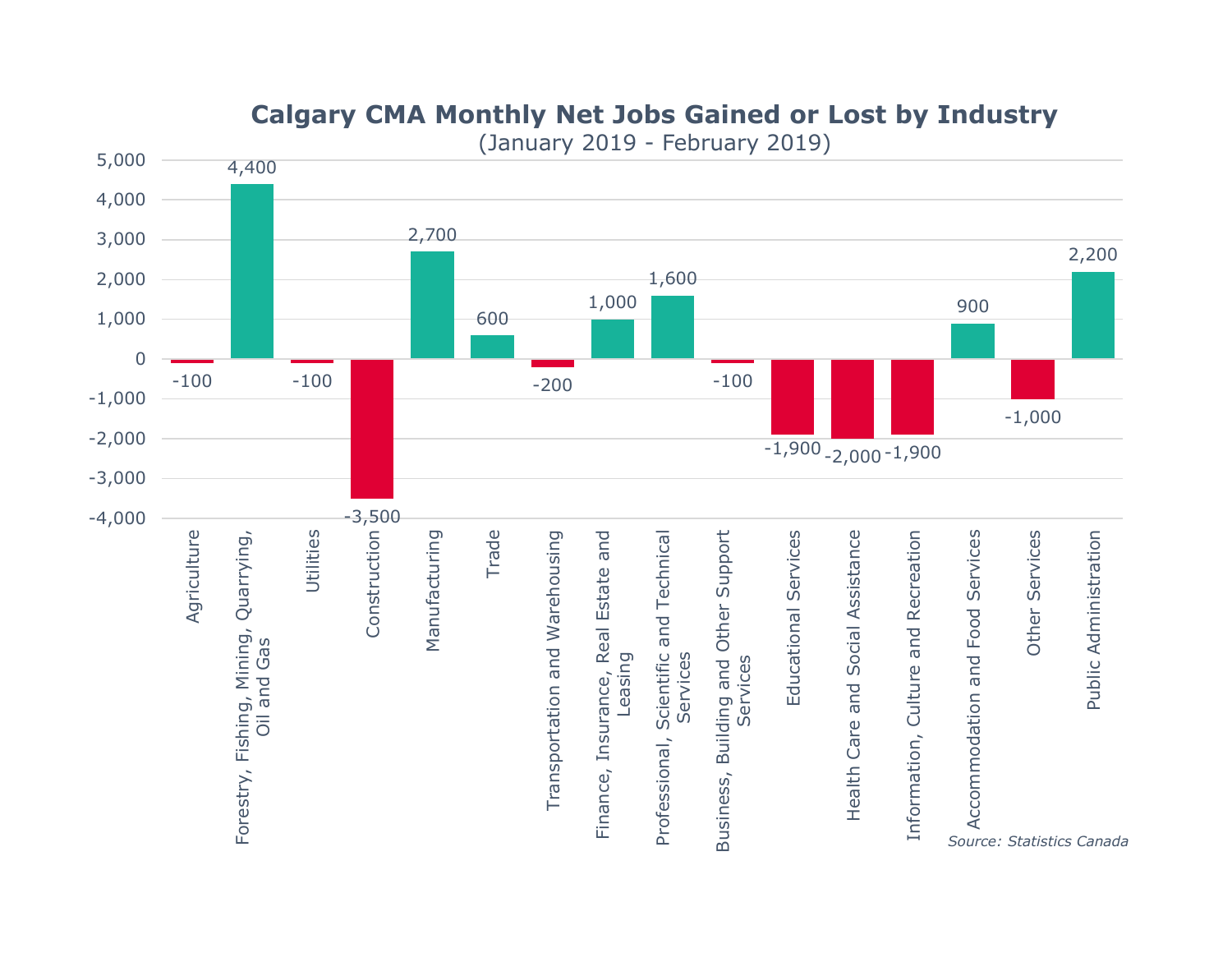#### **Annual Employment Growth**



■ Total Employment Growth Rate ■ Full-Time Employment Growth Rate ■ Part-Time Employment Growth Rate

*Source: Statistics Canada, Feb 2018 - Feb 2019*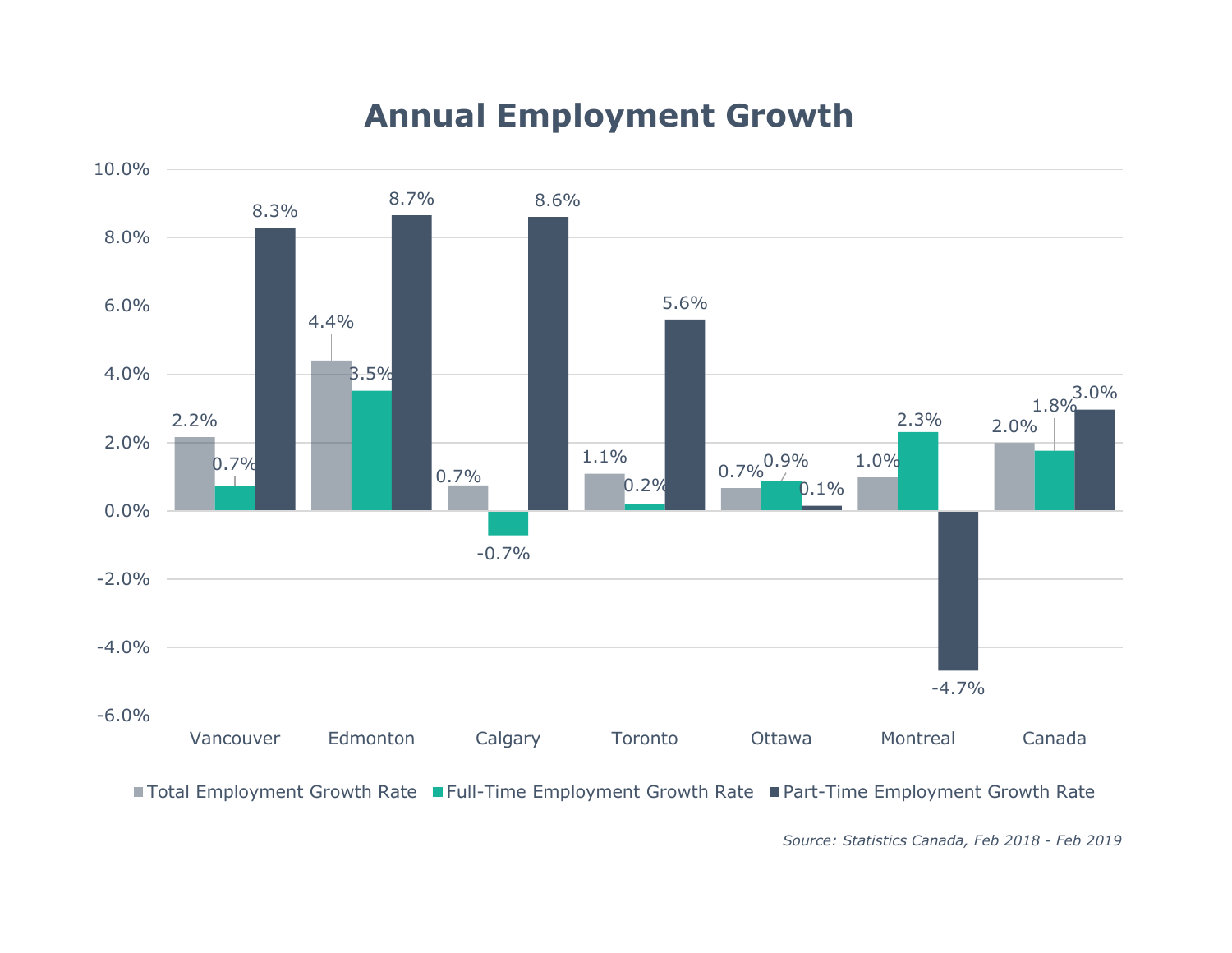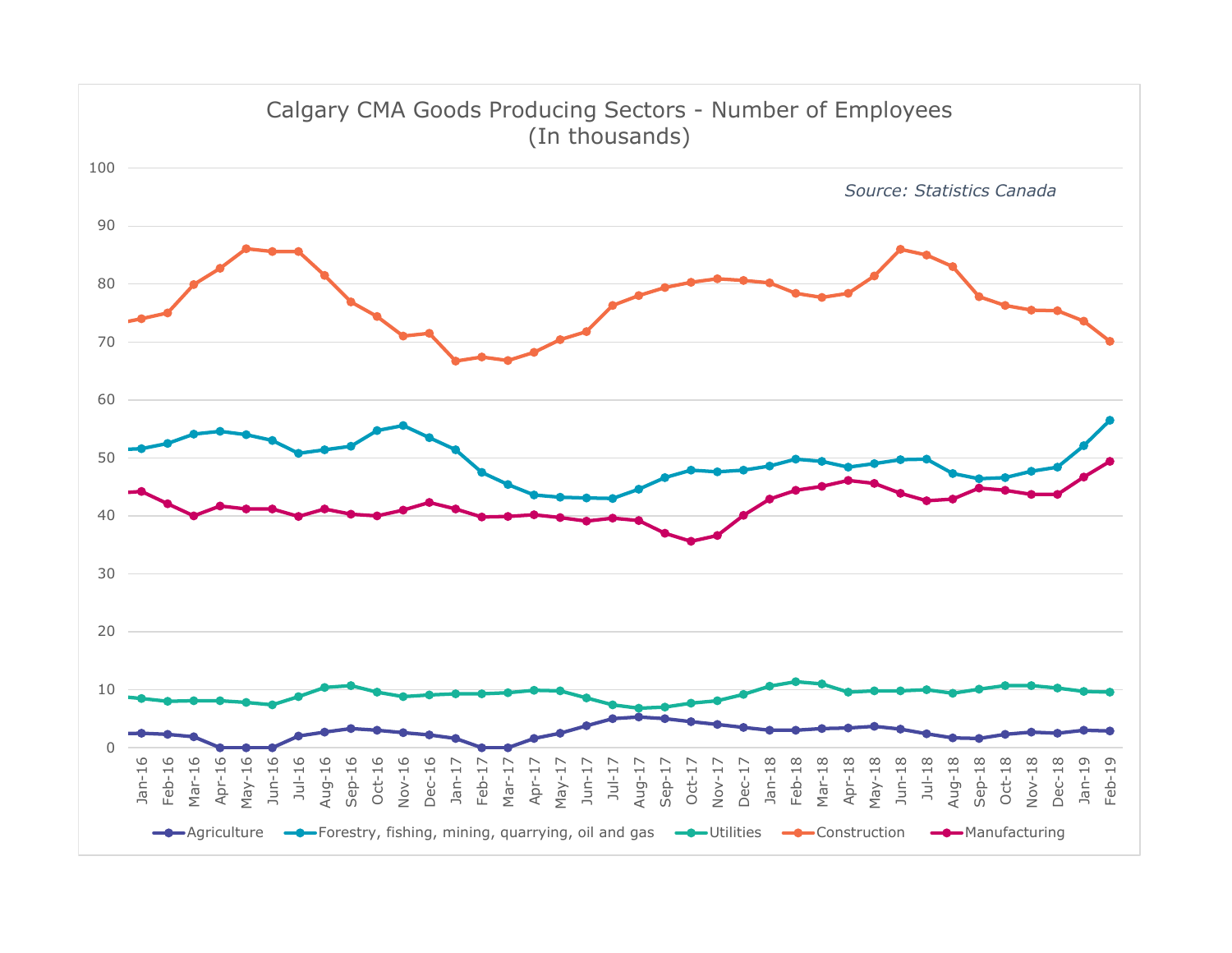